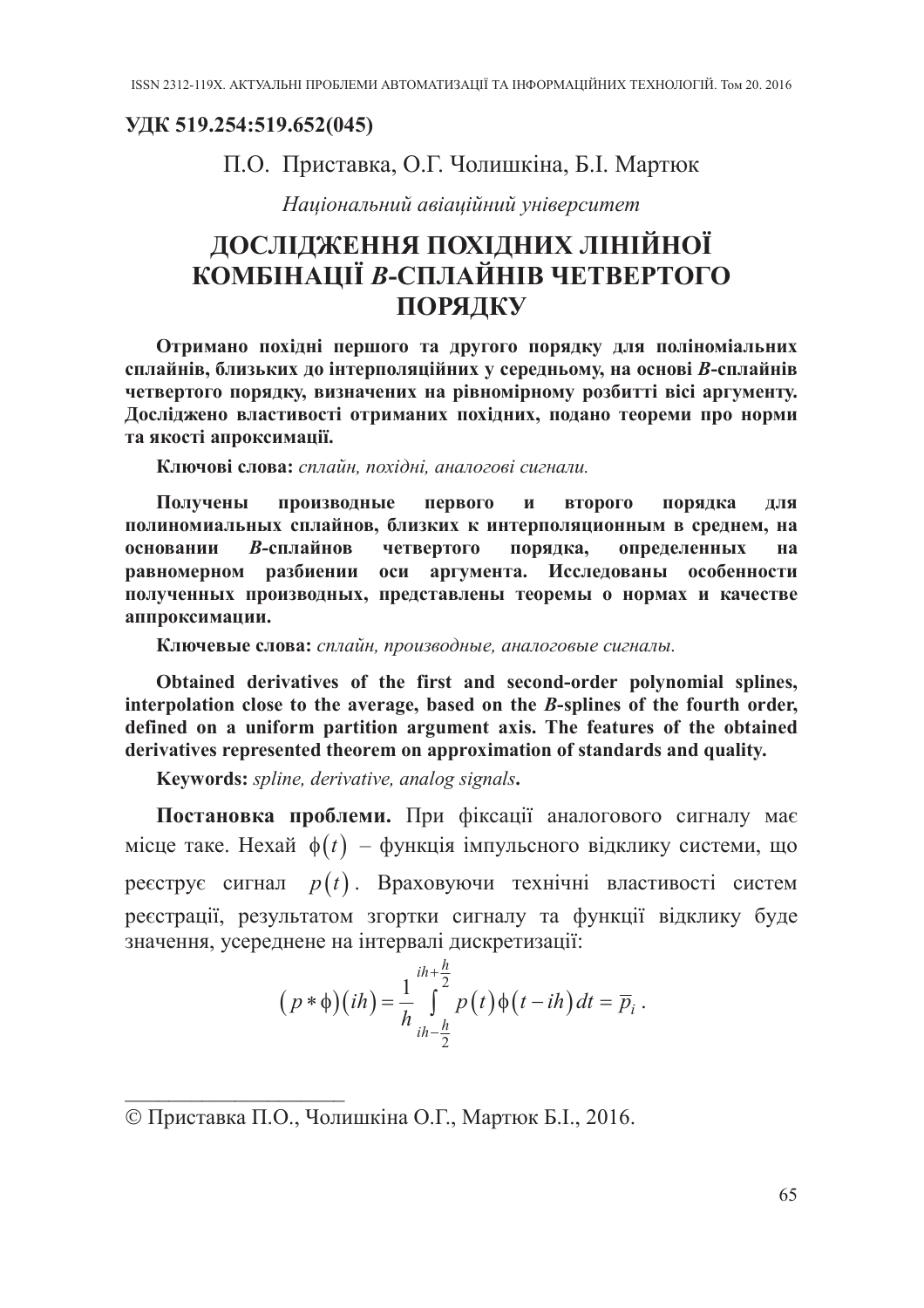Тоді цифровий сигнал має такий вигляд:

$$
p_i = \overline{p}_i + \varepsilon_i, \ i \in \mathbb{Z}, \tag{1}
$$

де  $\varepsilon_i$  – випадкова вада.

У задачах обробки цифрових сигналів, що задані співвідношенням (1), в якості моделі  $p(t)$  є потреба використовувати наближення із властивостями імпульсного нерекурсивного низькочастотного фільтра, наприклад, лінійні комбінації В-сплайнів, близькі до інтерполяційних у середньому [1].

Відомо [2; 5], що будь-який В-сплайн порядку вище першого може бути використаний для визначення коротковіконного перетворення Фур'є. Актуальним є дослідження лінійних комбінацій В-сплайнів вищого порядку та їх похідних, що дозволить очікувати більш високі згладжувальні властивості при відносно низькій обчислювальній складності.

Для пошуку особливостей аналогового сигналу можна використовувати першу та другу похідні лінійних комбінацій В-сплайнів, відповідно, постає питання дослідження цих похідних. Так, у роботах [3; 4] досліджено властивості похідних локальних поліноміальних сплайнів на основі В-сплайнів другого та третього порядків. Тому актуальною є потреба отримання та дослідження похідних лінійних комбінацій В-сплайнів більш високого порядку, зокрема четвертого, що обумовлено властивостями відповідних В-сплайнів [1].

Аналіз досліджень та постановка задачі. Задачу відтворення гладких функцій на основі лінійних комбінацій В-сплайнів висвітлено у роботах І. Шоенберга, К. де Бора, М.П. Корнійчука та ін. Увагу поліноміальним сплайнам, визначеним на локальних носіях, близьким до інтерполяційних у середньому, приділено А.О. Лигуном,

О. О. Шумейко, В. В. Кармазіною [2–4] та в авторських роботах [5].<br>Нехай з кроком  $h > 0$  задано розбиття дійсної вісі  $\Delta_h : t_i = ih$ ,<br> $i \in Z$ , у кожній точці якого отримано значення деякої неперервної функції  $p(t) \in C^r$ ,  $r \ge 2$ , визначеної на  $\mathbf{R}_1(-\infty; \infty)$ . Вважають, що інформацію про функцію  $p(t)$ , яка підлягає відтворенню, задано у

вузлах розбиття  $\Delta_h$  у вигляді інтеграла  $\overline{p}_i = \frac{1}{h} \int_{(i-0,5)h}^{(i+0,5)h} p(t) dt$ , при цьому істинне значення функції  $p(t)$  у вузлах визначається аналогічно виразу (1).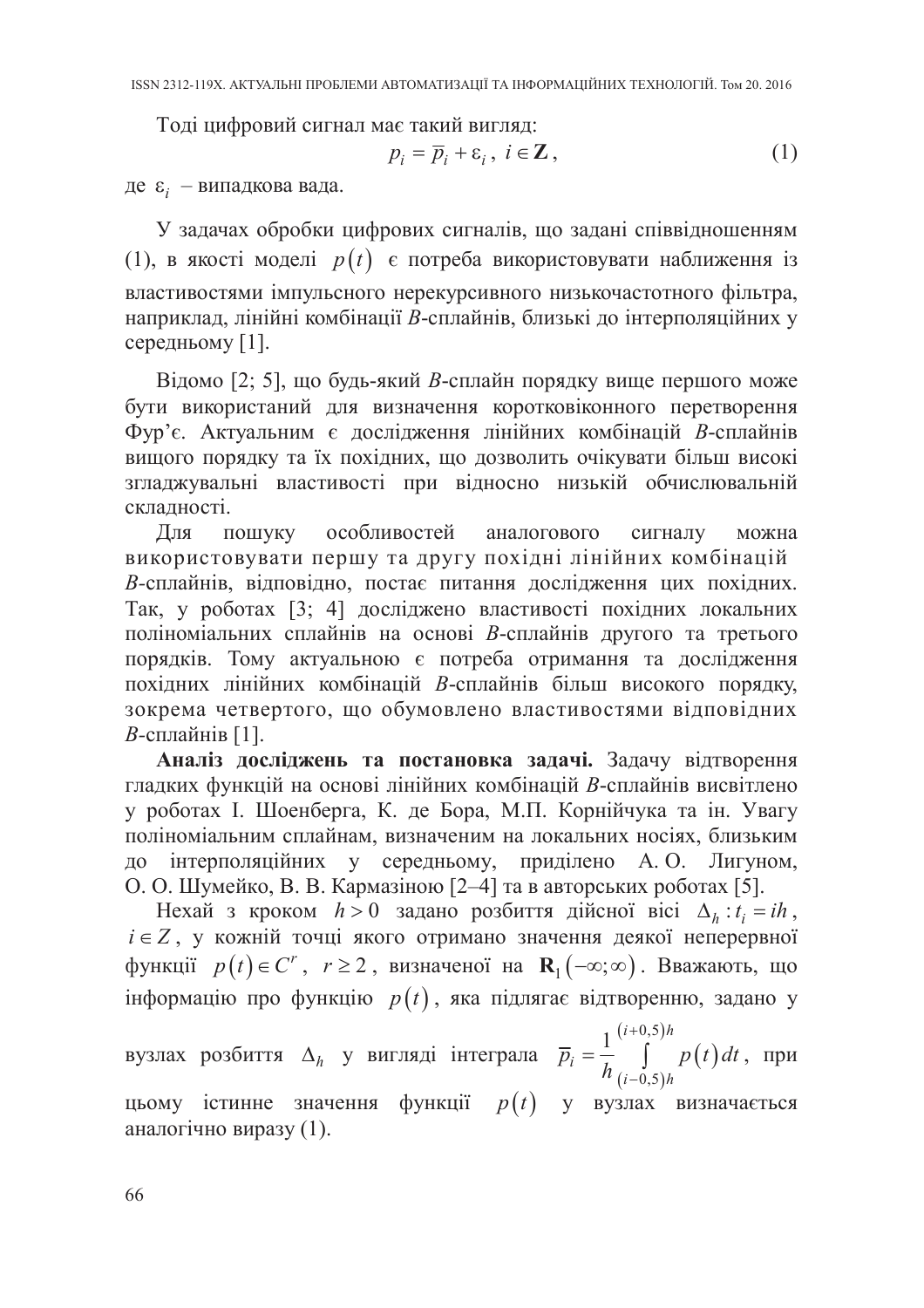Для апроксимації функції  $p(t)$  за значеннями типу (1) у вузлах розбиття  $\Delta_h$  вводяться такі поліноміальні сплайни на основі В-сплайнів, що є близькими до інтерполяційних у середньому [5]:

$$
S_{4,0}(p,t) = \sum_{i \in \mathbb{Z}} p_i B_{4,h} (t - (i + 0,5)h),
$$
  

$$
S_{4,1}(p,t) = \sum_{i \in \mathbb{Z}} \left( p_i - \frac{1}{4} \Delta^2 p_i \right) B_{4,h} (t - (i + 0,5)h),
$$
  

$$
S_{4,2}(p,t) = \sum_{i \in \mathbb{Z}} \left( p_i - \frac{1}{4} \Delta^2 p_i + \frac{13}{240} \Delta^4 p_i \right) B_{4,h} (t - (i + 0,5)h),
$$

де В-сплайн  $B_{r,h}(t)$  порядку  $r (r \ge 1)$  визначається рекурентно таким ЧИНОМ: ЯКШО

$$
B_{0,h}(t) = \begin{cases} 0, & t \in [-h/2; h/2], \\ 1, & t \in [-h/2; h/2], \end{cases}
$$

T<sub>O</sub>

де

$$
B_{r,h}(t) = \frac{1}{h} \int_{t-h/2}^{t+h/2} B_{r-1,h}(\tau) d\tau.
$$
 (2)

Таким чином, В-сплайн четвертого порядку має вигляд [5]:

$$
B_{4,h}(t) = \begin{cases} 0, & t \notin [-5h/2; 5h/2], \\ (t/h + 5/2)^{4}/24, & t \in [-5h/2; -3h/2], \\ \psi(t/h) - 5(t/h + 1/2)^{4}/12, & t \in [-3h/2; -h/2], \\ \psi(t/h), & t \in [-h/2; h/2], \\ \psi(t/h) - 5(t/h - 1/2)^{4}/12, & t \in [h/2; 3h/2], \\ (t/h - 5/2)^{4}/24, & t \in [3h/2; 5h/2]. \end{cases}
$$
(3)  

$$
\psi(t) = \frac{115}{192} - \frac{5}{8}t^{2} + \frac{1}{4}t^{4}.
$$

Для апроксимації функції  $p(t)$  за значеннями типу (1) у вузлах розбиття  $\Delta_h$  зручно використовувати лінійні комбінації В-сплайнів  $(3)$ :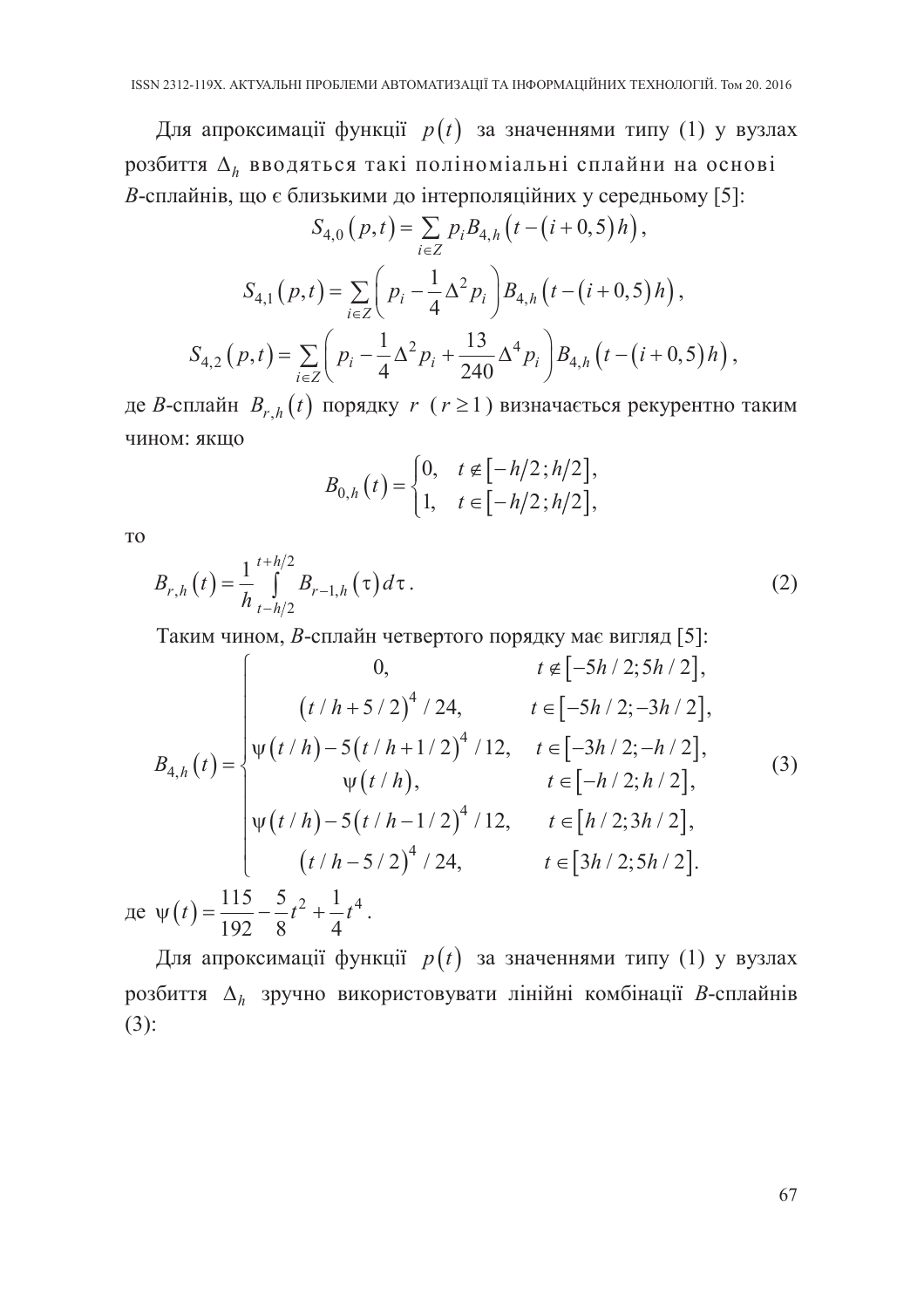$$
S_{4,0}(p,t) = \frac{1}{384}(p_{i-2} - 4p_{i-1} + 6p_i - 4p_{i+1} + p_{i+2})x^4 + \frac{1}{96}(-p_{i-2} +
$$
  
+2p<sub>i-1</sub> - 2p<sub>i+1</sub> + p<sub>i+2</sub>)x<sup>3</sup> +  $\frac{1}{64}(p_{i-2} + 4p_{i-1} - 10p_i + 4p_{i+1} + p_{i+2})x^2 +$   
+  $\frac{1}{96}(-p_{i-2} - 22p_{i-1} + 22p_{i+1} + p_{i+2})x + \frac{1}{384}(p_{i-2} + 76p_{i-1} +$   
+230p<sub>i</sub> + 76p<sub>i+1</sub> + p<sub>i+2</sub>), (4)

$$
S_{4,1}(p,t) = \frac{1}{1536}(-p_{i-3} + 10p_{i-2} - 31p_{i-1} + 44p_i - 31p_{i+1} + 10p_{i+2} -
$$
  
\n
$$
-p_{i+3})x^4 + \frac{1}{384}(p_{i-3} - 8p_{i-2} + 13p_{i-1} - 13p_{i+1} + 8p_{i+2} - p_{i+3})x^3 +
$$
  
\n
$$
+ \frac{1}{256}(-p_{i-3} + 2p_{i-2} + 33p_{i-1} - 68p_i + 33p_{i+1} + 2p_{i+2} - p_{i+3})x^2 +
$$
  
\n
$$
+ \frac{1}{384}(p_{i-3} + 16p_{i-2} - 131p_{i-1} + 131p_{i+1} - 16p_{i+2} - p_{i+3})x +
$$
  
\n
$$
+ \frac{1}{1536}(-p_{i-3} - 70p_{i-2} + 225p_{i-1} + 1228p_i + 225p_{i+1} - 70p_{i+2} - p_{i+3}),
$$
 (5)

$$
S_{4,2}(p,t) = \frac{1}{92160} (13p_{i-4} - 164p_{i-3} + 964p_{i-2} - 2588p_{i-1} + 3550p_i -
$$

 $-2588p_{i+1} + 964p_{i+2} - 164p_{i+3} + 13p_{i+4}x^{4} + \frac{1}{23040}(-13p_{i-4} +$  $+138p_{i-3}-662p_{i-2}+962p_{i-1}-962p_{i+1}+662p_{i+2}-138p_{i+3}+13p_{i+4})x^3+$  $+\frac{1}{46080}(39p_{i-4}-180p_{i-3}-420p_{i-2}+8436p_{i-1}-15750p_i+8436p_{i+1}-$ 

$$
-420p_{i+2} - 180p_{i+3} + 39p_{i+4})x^{2} + \frac{1}{23040}(-13p_{i-4} - 174p_{i-3} +
$$
  
+2026p<sub>i-2</sub> - 9238p<sub>i-1</sub> + 9238p<sub>i+1</sub> - 2026p<sub>i+2</sub> + 174p<sub>i+3</sub> + 13p<sub>i+4</sub>)x +  
+ 
$$
\frac{1}{92160}(13p_{i-4} + 876p_{i-3} - 5084p_{i-2} + 8404p_{i-1} + 83742p_{i} +
$$
  
+8404p<sub>i+1</sub> - 5084p<sub>i+2</sub> - 876p<sub>i+3</sub> + 13p<sub>i+4</sub>). (6)

Нехай у вузлах розбиття  $\Delta_h$  для значень деякої гладкої неперервної функції  $p(t)$  виконується умова (1). Тоді для сплайну (4-6) має місце така рівність:

$$
S_{4,u}(p,t) = S_{4,u}(\bar{p},t) + S_{4,u}(\epsilon,t), u = 0,1,2.
$$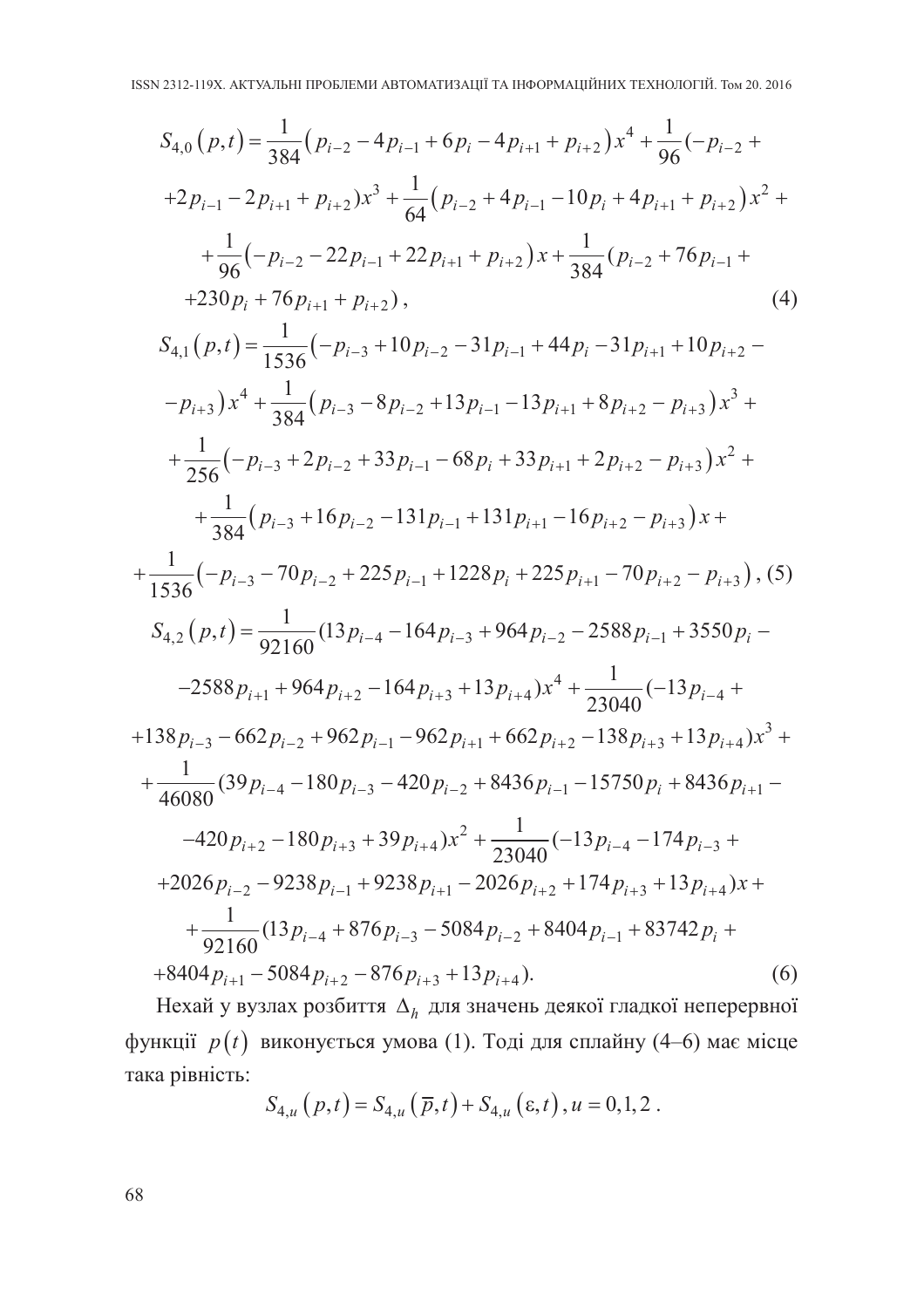Оцінка якості відтворення функції  $p(t)$  зводиться до оцінки вілхилення

$$
\left|p(t)-S_{4,u}(p,t)\right|=\left|p(t)-S_{4,u}(\overline{p},t)-S_{4,u}(\varepsilon,t)\right|,
$$

або для  $|\varepsilon_i| < \varepsilon$ ,  $i \in Z$ , до оцінки нерівності

$$
\left| p(t) - S_{4,u}(p,t) \right| \leq \left| p(t) - S_{4,u}(\overline{p},t) \right| + \varepsilon \left\| S_{4,u} \right\|,
$$
\n<sup>(7)</sup>

де

$$
|S_{4,u}| = \sup_{|\varepsilon_i|} \max_{t} |S_{4,u}(\varepsilon, t)|,
$$
 (8)

норма сплайн-оператора  $S_{4,u}(p,t)$ .

Поставимо за мету даної роботи отримати явний вигляд похідних сплайнів  $S_{4,0}(p,t)$ ,  $S_{4,1}(p,t)$ ,  $S_{4,2}(p,t)$  та знаходження норм і якості апроксимації для даних похідних.

Виклад основного матеріалу. Отримаємо явний вигляд 1-ї та 2-ї похідної для сплайнів  $S_{4,0}(p,t)$ ,  $S_{4,1}(p,t)$ ,  $S_{4,2}(p,t)$ .

$$
S'_{4,0}(p,t) = \frac{1}{96}(p_{i-2} - 4p_{i-1} + 6p_i - 4p_{i+1} + p_{i+2})x^3 + \frac{1}{32}(-p_{i-2} +
$$
  
+2p<sub>i-1</sub> - 2p<sub>i+1</sub> + p<sub>i+2</sub>)x<sup>2</sup> +  $\frac{1}{32}(p_{i-2} + 4p_{i-1} - 10p_i + 4p_{i+1} + p_{i+2})x +$   
+  $\frac{1}{96}(-p_{i-2} - 22p_{i-1} + 22p_{i+1} + p_{i+2}),$  (9)  

$$
S''_{4,0}(p,t) = \frac{1}{32}(p_{i-2} - 4p_{i-1} + 6p_i - 4p_{i+1} + p_{i+2})x^2 + \frac{1}{16}(-p_{i-2} +
$$
  
+2p<sub>i-1</sub> - 2p<sub>i+1</sub> + p<sub>i+2</sub>)x +  $\frac{1}{32}(p_{i-2} + 4p_{i-1} - 10p_i + 4p_{i+1} + p_{i+2}),$  (10)  

$$
S'_{4,1}(p,t) = \frac{1}{384}(-p_{i-3} + 10p_{i-2} - 31p_{i-1} + 44p_i - 31p_{i+1} + 10p_{i+2} -
$$
  
-p<sub>i+3</sub>)x<sup>3</sup> +  $\frac{1}{128}(p_{i-3} - 8p_{i-2} + 13p_{i-1} - 13p_{i+1} + 8p_{i+2} - p_{i+3})x^2 +$   
+  $\frac{1}{128}(-p_{i-3} + 2p_{i-2} + 33p_{i-1} - 68p_i + 33p_{i+1} + 2p_{i+2} - p_{i+3})x +$   
+  $\frac{1}{384}(p_{i-3} + 16p_{i-2} - 131p_{i-1} + 131p_{i+1} - 16p_{i+2} - p_{i+3}),$  (11)

69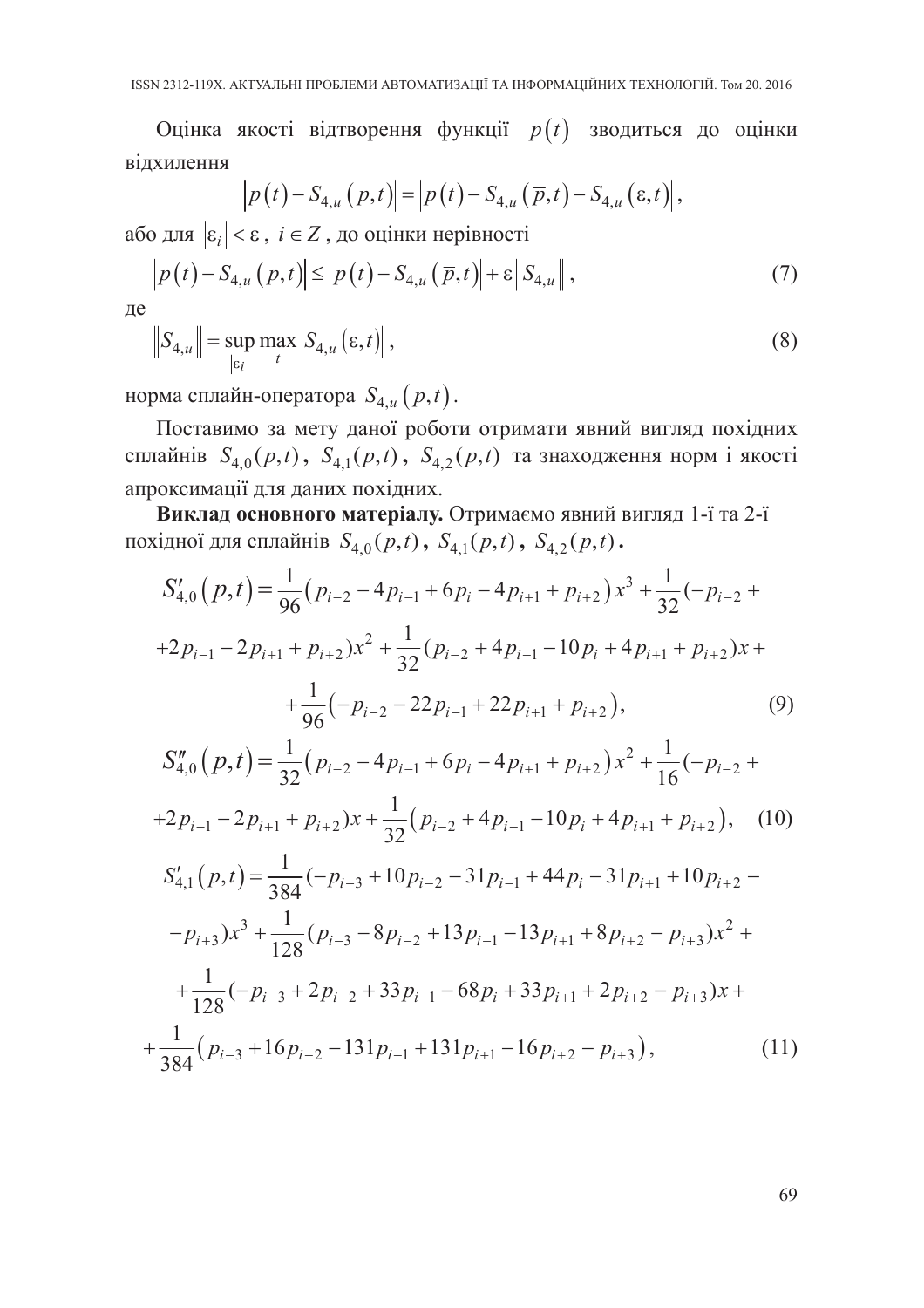$$
S_{4,1}''(p,t) = \frac{1}{128}(-p_{i-3} + 10p_{i-2} - 31p_{i-1} + 44p_i - 31p_{i+1} + 10p_{i+2} -
$$
  
\n
$$
-p_{i+3})x^2 + \frac{1}{64}(p_{i-3} - 8p_{i-2} + 13p_{i-1} - 13p_{i+1} + 8p_{i+2} - p_{i+3})x +
$$
  
\n
$$
+ \frac{1}{128}(-p_{i-3} + 2p_{i-2} + 33p_{i-1} - 68p_i + 33p_{i+1} + 2p_{i+2} - p_{i+3}),
$$
(12)  
\n
$$
S_{4,2}'(p,t) = \frac{1}{23040}(13p_{i-4} - 164p_{i-3} + 964p_{i-2} - 2588p_{i-1} + 3550p_i -
$$
  
\n
$$
-2588p_{i+1} + 964p_{i+2} - 164p_{i+3} + 13p_{i+4})x^3 + \frac{1}{7680}(-13p_{i-4} + 138p_{i-3} -
$$
  
\n
$$
-662p_{i-2} + 962p_{i-1} - 962p_{i+1} + 662p_{i+2} - 138p_{i+3} + 13p_{i+4})x^2 +
$$
  
\n
$$
+ \frac{1}{23040}(39p_{i-4} - 180p_{i-3} - 420p_{i-2} + 8436p_{i-1} - 15750p_i + 8436p_{i+1} -
$$
  
\n
$$
-420p_{i+2} - 180p_{i+3} + 39p_{i+4})x + \frac{1}{23040}(-13p_{i-4} - 174p_{i-3} + 2026p_{i-2} -
$$
  
\n
$$
-9238p_{i-1} + 9238p_{i+1} - 2026p_{i+2} + 174p_{i+3} + 13p_{i+4}),
$$
(13)  
\n
$$
S_{
$$

Подальша задача оцінки якості відтворення  $p(t)$  складається з двох етапів: знаходження норм похідних сплайн-операторів  $S_{4,0}(p,t)$ ,  $S_{4,1}(p,t)$ ,  $S_{4,2}(p,t)$  і задача визначення якості апроксимації.

Проведемо оцінку норм перших та других похідних сплайнів  $S_{4,0}(p,t)$ ,  $S_{4,1}(p,t)$ ,  $S_{4,2}(p,t)$ .

*Теорема 1.* Для сплайну  $S'_{4,0}(p,t)$  є вірним:

$$
\left\|S'_{4,0}(p,t)\right\|_{C}=\frac{2}{3}\left\|p(t)\right\|_{C}.
$$

Доведення. За визначенням норми оператора лінійного нормового простору для похідної сплайну  $S'_{4,0}(p,t)$  маємо: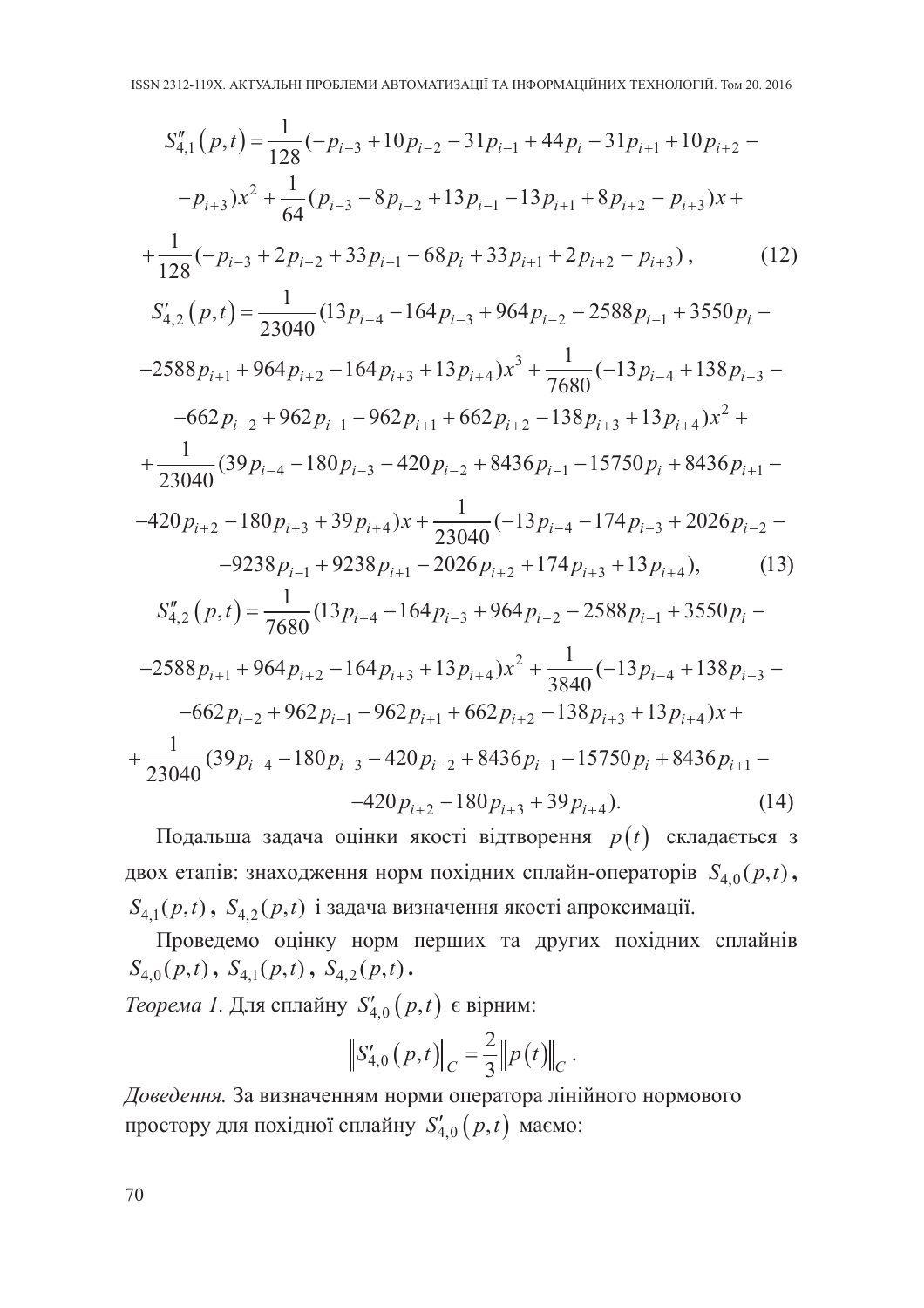$$
\left\| S'_{4,0} (p,t) \right\|_C = \sup_{p_i} \max_{t} \left| S'_{4,0} (p_i,t) \right|.
$$

Згрупуємо сплайн (9) відносно  $p_i$ :

$$
S'_{4,0}(p,t) = \frac{1}{96} \left( -(1-x)^3 p_{i-2} + (-22+12x+6x^2-4x^3) p_{i-1} + (-30x+6x^3) p_i + (22+12x-6x^2-4x^3) p_{i+1} + (1+x)^3 p_{i+2} \right).
$$
 (15)

3 представлення сплайну  $S'_{4,0}(p,t)$  у вигляді (15) слідує, що

$$
\|S'_{4,0}(p,t)\|_{C} \leq \frac{1}{96} \|p(t)\|_{C} \max_{|x|\leq 1} A(x),
$$

де

$$
A(x) = |1 - x|3 + |-22 + 12x + 6x2 - 4x3| + |-30x + 6x3| ++ |22 + 12x - 6x2 - 4x3| + |1 + x|3.
$$

Враховуючи, що функція  $A(x)$  парна, для знаходження її максимуму достатньо розглянути її для  $x \in [0,1]$ . Для цих  $x$ , зважаючи, що вирази під знаком модуля більші нуля, маємо:

$$
\max_{x \in [0,1]} A(x) = A(1) = 64.
$$

Таким чином.

$$
\left\|S_{4,0}'\left(p,t\right)\right\|_{C} \leq \frac{2}{3} \left\|p(t)\right\|_{C},\tag{16}
$$

з іншого боку, при  $x = 0$  з (9) маємо

$$
S'_{4,0}(p,t) = \frac{1}{96}(-p_{i-2}-22p_{i-1}+22p_{i+1}+p_{i-2}).
$$

Тоді для деякого часткового випадку

$$
p^*_{i-2} = p^*_{i-1} = p^*_{i} = p^*_{i+1} = p^*_{i+2} = p^*,
$$

**TO** 

$$
\left\|S_{4,0}'(p,t)\right\|_{C} \geq \left\|S_{4,0}'\left(p^*,t\right)\right\|_{C} \geq \left|S_{4,0}'\left(p^*,t\right)\right| = \frac{2}{3}\left\|p(t)\right\|_{C}.
$$

Разом з нерівністю (16) це співвідношення доводить сформовану теорему.

*Теорема* 2. Якщо  $p(t) \in C^5$ , то при  $h \to 0$  рівномірно по *t* має місце асимптотична рівність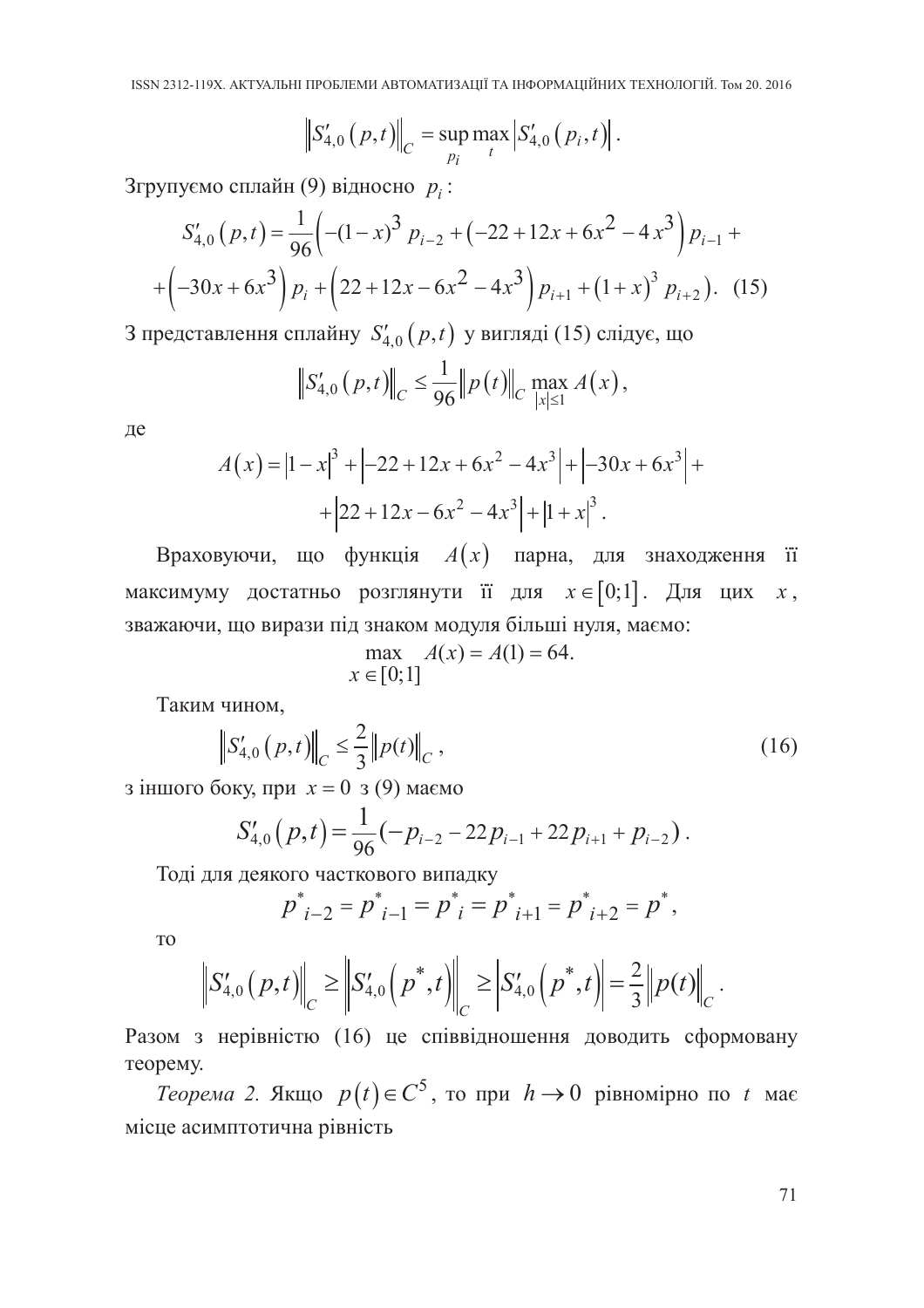$$
p'(t) - S'_{4,0}(\bar{p}, t) = -\frac{1}{4}p'''(t)h^2 - \frac{1}{4}p^{(4)}(t)h^2\tau -
$$

$$
-p^{(5)}(t)\left(\frac{161}{5760}h^4 - \frac{7}{48}h^2\tau^2 + \frac{1}{24}\tau^4\right) + o(h^3),
$$

де

 $\tau = t - (i - 0.5) h$ .

Доведення: Розкладемо сплайн $S_{4,0}'(\overline{p},t)$  в ряд Тейлора в околі точки  $(i-0,5)h$  з урахуванням  $S'_{4,0}(\bar{p},t) \in C^3$ .

$$
S'_{4,0}(\overline{p},t) = S'_{4,0}(\overline{p},t^*) + S''_{4,0}(\overline{p},t^*)\tau + S'''_{4,0}(\overline{p},t^*)\frac{\tau^2}{2!} +
$$
  
+
$$
S^{(4)}_{4,0}(\overline{p},t^*)\frac{\tau^3}{3!} + o(h^3),
$$
 (17)

де

$$
S'_{4,0}\left(\overline{p},t^*\right) = \frac{1}{48h}(-\overline{p}_{i-2} - 22\overline{p}_{i-1} + 22\overline{p}_{i+1} - \overline{p}_{i+2}),
$$
\n(18)

$$
S_{4,0}''\left(\overline{p},t^*\right) = \frac{1}{8h^2}(\overline{p}_{i-2} + 4\overline{p}_{i-1} - 10\overline{p}_i + 4\overline{p}_{i+1} + \overline{p}_{i+2}),\tag{19}
$$

$$
S_{4,0}''' \left( \overline{p}, t^* \right) = \frac{1}{2h^3} \left( -\overline{p}_{i-2} + 2\overline{p}_{i-1} - 2\overline{p}_{i+1} + \overline{p}_{i+2} \right), \tag{20}
$$

$$
S_{4,0}^{(4)}\left(\overline{p},t^{*}\right) = \frac{1}{h^{4}}\left(\overline{p}_{i-2} - 4\overline{p}_{i-1} + 6\overline{p}_{i} - 4\overline{p}_{i+1} + \overline{p}_{i+2}\right),
$$
\n
$$
t^{*} = (i-0,5)h.
$$
\n(21)

3 урахуванням розкладу $S'_{4,0}\left(\overline{p},t\right)$ та  $p\left(t\right)\in C^{5}$ в ряд Тейлора в околі точки  $(i-0,5)h$ , нескладно отримати, що для  $\forall p(t) \in C^5$  при  $h \rightarrow 0$  рівномірно по  $t$  має місце асимптотична рівність

$$
p'(t) = p'\left(t^*\right) + p''\left(t^*\right)\tau + p'''\left(t^*\right)\frac{\tau^2}{2!} + p^{(4)}\left(t^*\right)\frac{\tau^3}{3!} +
$$
  
+ 
$$
p^{(5)}\left(t^*\right)\frac{\tau^4}{4!} + o(h^4),
$$
 (22)

причому: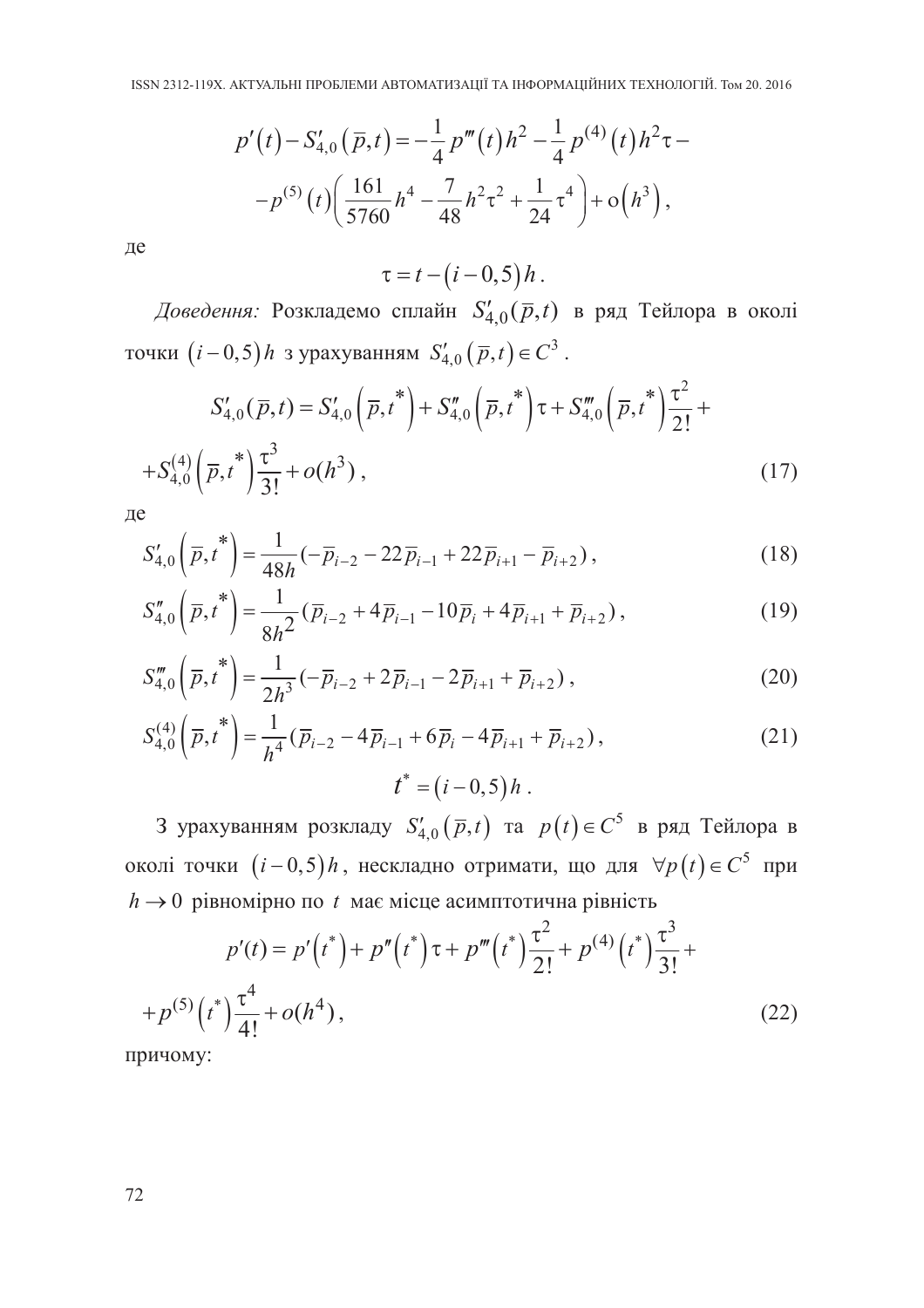$$
\overline{p}_{i\pm 2} = p(t^*) \pm 2p'(t^*) h + \frac{49}{24} p''(t^*) h^2 \pm \frac{17}{12} p'''(t^*) h^3 + \n+ \frac{1441}{1920} p^{(4)}(t^*) h^4 \pm \frac{931}{2880} p^{(5)}(t^*) h^5 + o(h^5), \n\overline{p}_{i\pm 1} = p(t^*) \pm p'(t^*) h + \frac{13}{24} p''(t^*) h^2 \pm \frac{5}{24} p'''(t^*) h^3 + \n+ \frac{121}{1920} p^{(4)}(t^*) h^4 \pm \frac{91}{5760} p^{(5)}(t^*) h^5 + o(h^5), \n\overline{p}_i = p(t^*) + \frac{1}{24} p''(t^*) h^2 + \frac{1}{1920} p^{(4)}(t^*) h^4 + o(h^5).
$$

Підставляючи ці рівності в рівності (18) - (21), отримаємо:

$$
S'_{4,0}(\overline{p},t^*) = p'\left(t^*\right) + \frac{1}{4}p''' \left(t^*\right)h^2 + \frac{161}{5760}p^{(5)}\left(t^*\right)h^4 + o(h^5),\tag{22}
$$

$$
S_{4,0}''(\overline{p},t^*) = p''\left(t^*\right) + \frac{1}{4}p^{(4)}\left(t^*\right)h^2 + o(h^5),\tag{23}
$$

$$
S_{4,0}'''(\bar{p},t^*) = p'''(t^*) + \frac{7}{24}p^{(5)}(t^*)h^2 + o(h^5), \qquad (24)
$$

$$
S_{4,0}^{(4)}(\bar{p},t^*) = p^{(4)}(t^*) + o(h^5).
$$
 (25)

Тоді підставляючи рівності (22) - (25) в (17), будемо мати:

$$
S'_{4,0}(\overline{p},t) = \left(p'\binom{*}{t} + \frac{1}{4}p'''\binom{*}{t}h^2 + \frac{161}{5760}p^{(5)}\binom{*}{t}h^4\right) +
$$
  
+ 
$$
\left(p''\binom{*}{t} + \frac{1}{4}p^{(4)}\binom{*}{t}h^2\right)\tau + \left(p'''\binom{*}{t} + \frac{7}{24}p^{(5)}\binom{*}{t}h^2\right)\frac{\tau^2}{2!} +
$$
  
+ 
$$
p^{(4)}\binom{*}{t} \frac{\tau^3}{3!} + o(h^3).
$$
 (26)

За рівністю (22) та (26):

$$
p'(t) - S'_{4,0}(\bar{p}, t) = -\frac{1}{4} p'''(t) h^2 - \frac{1}{4} p^{(4)}(t) h^2 \tau -
$$
  
-
$$
-p^{(5)}(t) h^4 \left( \frac{161}{5760} h^4 - \frac{7}{48} h^2 \tau^2 + \frac{1}{24} \tau^4 \right) + o(h^3).
$$

Теорему доведено.

*Наслідок 1*. Для сплайну  $S'_{4,0}(p,t)$ , при  $p(t) \in C^3$  є вірним

$$
\|p'(t) - S'_{4,0}(\bar{p},t)\|_{C} \leq \frac{h^2}{4} \|p'''(t)\|_{C} + \frac{2}{3}\varepsilon \|p(t)\|_{C} + o(h^3).
$$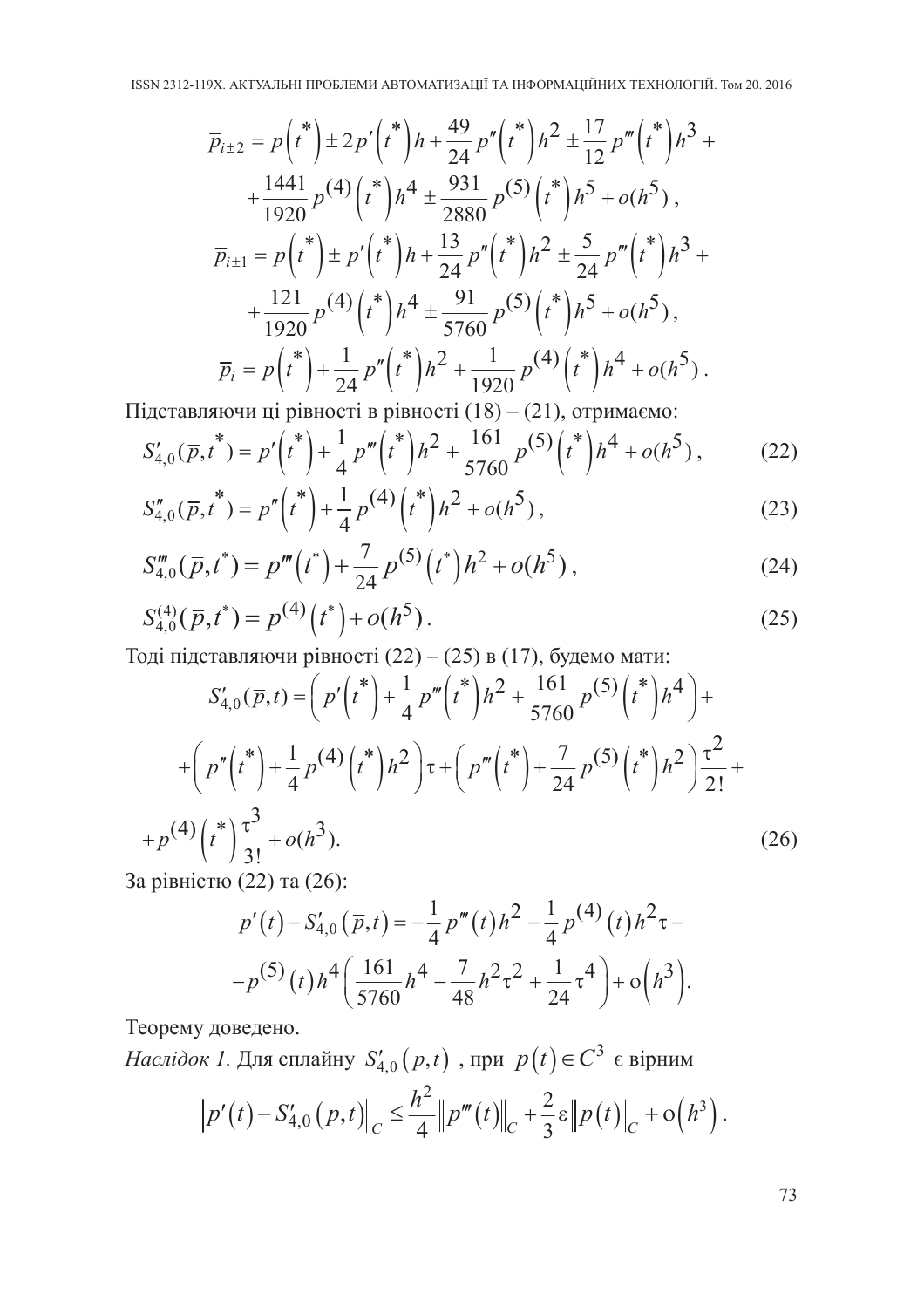Аналогічно для сплайнів  $S_{4,0}''(p,t)$ ,  $S_{4,0}'''(p,t)$ ,  $S_{4,0}^{(4)}(p,t)$ .

*Теорема* 3. Для сплайнів  $S_{4,0}''(p,t)$ ,  $S_{4,0}'''(p,t)$ ,  $S_{4,0}^{(4)}(p,t)$  є вірним:

$$
\|S_{4,0}''(p,t)\|_{C} = \frac{5}{8} \|p(t)\|_{C}, \left\|S_{4,0}'''(p,t)\right\|_{C} = \|p(t)\|_{C},
$$

$$
\left\|S_{4,0}^{(4)}(p,t)\right\|_{C} = \|p(t)\|_{C}.
$$

Доведення є аналогічним доведенню теореми 1.

*Теорема 4.* Якщо  $p(t) \in C^5$ , то при  $h \to 0$  рівномірно по *t* має місце асимптотична рівність

$$
p''(t) - S_{4,0}''(\bar{p}, t) = -\frac{1}{4} p^{(4)}(t) h^2 - p^{(5)}(t) \tau \left(\frac{7}{24} h^2 - \frac{1}{6} \tau^2\right) + o\left(h^2\right),
$$
  

$$
p'''(t) - S_{4,0}'''(\bar{p}, t) = -p^{(5)}(t) \left(\frac{7}{24} h^2 - \frac{1}{2} \tau^2\right) + o(h).
$$

Доведення є аналогічним доведенню теореми 2.

*Наслідок* 2. Для сплайну  $S_{4,0}''(p,t)$  при  $p(t) \in C^4$  та для сплайну  $S_{40}'''(p,t)$  при  $p(t) \in C^5$  є вірним:

$$
\|p''(t) - S_{4,0}''(\bar{p}, t)\|_{C} \leq \frac{h^2}{4} \|p^{(4)}(t)\|_{C} + \frac{5}{8}\varepsilon \|p(t)\|_{C} + o(h^2),
$$
  

$$
\|p'''(t) - S_{4,0}'''(\bar{p}, t)\|_{C} \leq \frac{7h^2}{24} \|p^{(5)}(t)\|_{C} + \varepsilon \|p(t)\|_{C} + o(h).
$$

Аналогічно для сплайнів  $S'_{4,1}(p,t)$ ,  $S''_{4,1}(p,t)$ ,  $S'''_{4,1}(p,t)$ ,  $S^{(4)}_{4,1}(p,t)$ маємо такі теореми:

*Теорема 5.* Для сплайнів  $S'_{4,1}(p,t)$ ,  $S''_{4,1}(p,t)$ ,  $S'''_{4,1}(p,t)$ ,  $S^{(4)}_{4,1}(p,t)$ є вірним:

$$
\begin{aligned}\n\left\|S_{4,1}'\left(p,t\right)\right\|_{C} &= \left\|p\left(t\right)\right\|_{C}, & \left\|S_{4,1}''\left(p,t\right)\right\|_{C} &= \frac{35}{32} \left\|p\left(t\right)\right\|_{C}, \\
\left\|S_{4,1}''\left(p,t\right)\right\|_{C} &= 2 \left\|p\left(t\right)\right\|_{C}, & \left\|S_{4,1}^{(4)}\left(p,t\right)\right\|_{C} &= 2 \left\|p\left(t\right)\right\|_{C}.\n\end{aligned}
$$

*Теорема 6.* Якщо  $p(t) \in C^5$ , то при  $h \to 0$  рівномірно по t має місце асимптотична рівність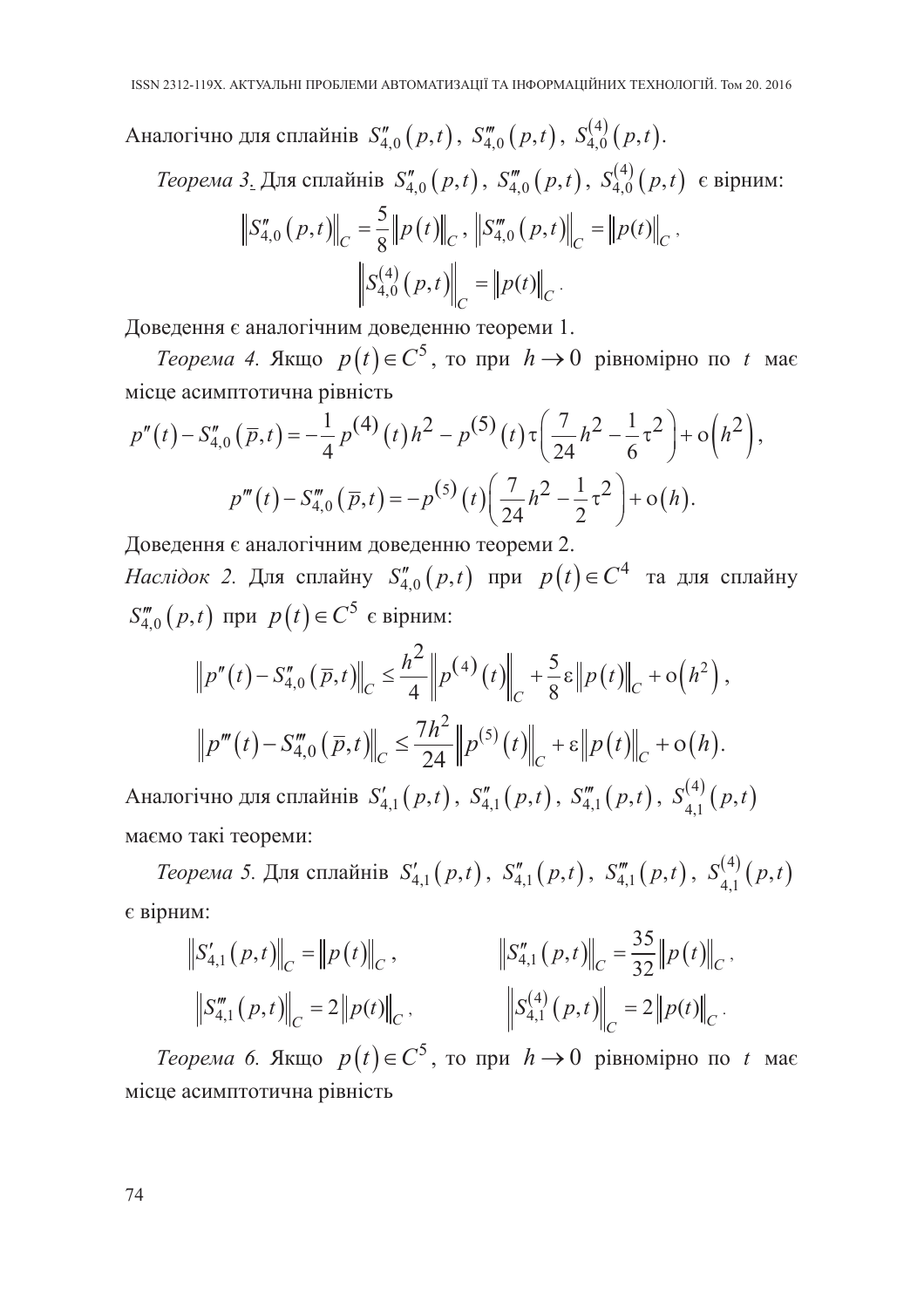$$
p'(t) - S'_{4,1}(\overline{p}, t) = p^{(5)}(t) \left( \frac{319}{5760} h^4 - \frac{1}{48} h^2 \tau^2 + \frac{1}{24} \tau^4 \right) + o(h^3),
$$
  
\n
$$
p''(t) - S''_{4,1}(\overline{p}, t) = -p^{(5)}(t) \tau \left( \frac{1}{24} h^2 + \frac{1}{6} \tau^2 \right) + o(h^2),
$$
  
\n
$$
p'''(t) - S'''_{4,1}(\overline{p}, t) = -p^{(5)}(t) \left( \frac{1}{24} h^2 - \frac{1}{2} \tau^2 \right) + o(h).
$$

*Наслідок* 3. Для сплайнів  $S'_{4,1}(p,t)$ ,  $S''_{4,1}(p,t)$ ,  $S'''_{4,1}(p,t)$ при  $p(t) \in C^5$  є вірним:

$$
\|p'(t) - S'_{4,1}(\bar{p}, t)\|_{C} \leq \frac{319h^4}{5760} \|p^{(5)}(t)\|_{C} + \varepsilon \|p(t)\|_{C} + o(h^3),
$$
  

$$
\|p''(t) - S''_{4,1}(\bar{p}, t)\|_{C} \leq \frac{h^3}{24} \|p^{(5)}(t)\|_{C} + \frac{35}{32} \varepsilon \|p(t)\|_{C} + o(h^2).
$$
  

$$
\|p'''(t) - S''_{4,1}(\bar{p}, t)\|_{C} \leq \frac{h^2}{12} \|p^{(5)}(t)\|_{C} + \varepsilon \|p(t)\|_{C} + o(h).
$$

*Теорема* 7. Для сплайнів  $S'_{4,2}(p,t)$ ,  $S''_{4,2}(p,t)$ ,  $S'''_{4,2}(p,t)$ ,  $S^{(4)}_{4,2}(p,t)$ є вірним:  $rac{1}{\sqrt{2}}$ 

$$
\|S_{4,2}^{\prime}(p,t)\|_{C} = 1,218 \|p(t)\|_{C}, \qquad \|S_{4,2}^{\prime\prime}(p,t)\|_{C} = \frac{565}{384} \|p(t)\|_{C},
$$
  

$$
\|S_{4,2}^{\prime\prime}(p,t)\|_{C} = \frac{2683}{960} \|p(t)\|_{C}, \qquad \left\|S_{4,2}^{(4)}(p,t)\right\|_{C} = \frac{43}{15} \|p(t)\|_{C}.
$$

*Теорема 8.* Якщо  $p(t) \in C^5$ , то при  $h \to 0$  рівномірно по *t* має місце асимптотична рівність

$$
p'(t) - S'_{4,2}(\bar{p}, t) = \frac{p^{(5)}(t)}{24} \left( \frac{7h^4}{240} + \frac{300961h^2\tau^2}{14400} + \tau^4 \right) + o(h^3),
$$
  
\n
$$
p''(t) - S''_{4,2}(\bar{p}, t) = \frac{p^{(5)}(t)\tau}{6} \left( \frac{300961h^2}{28800} + \tau^2 \right) + o(h^2),
$$
  
\n
$$
p'''(t) - S''_{4,2}(\bar{p}, t) = \frac{p^{(5)}(t)}{2} \left( \frac{300961h^2}{86400} + \tau^2 \right) + o(h).
$$

*Наслідок 4.* Для сплайнів  $S'_{4,2}(p,t)$  та  $S''_{4,2}(p,t)$  при  $p(t) \in C^3$  є вірним: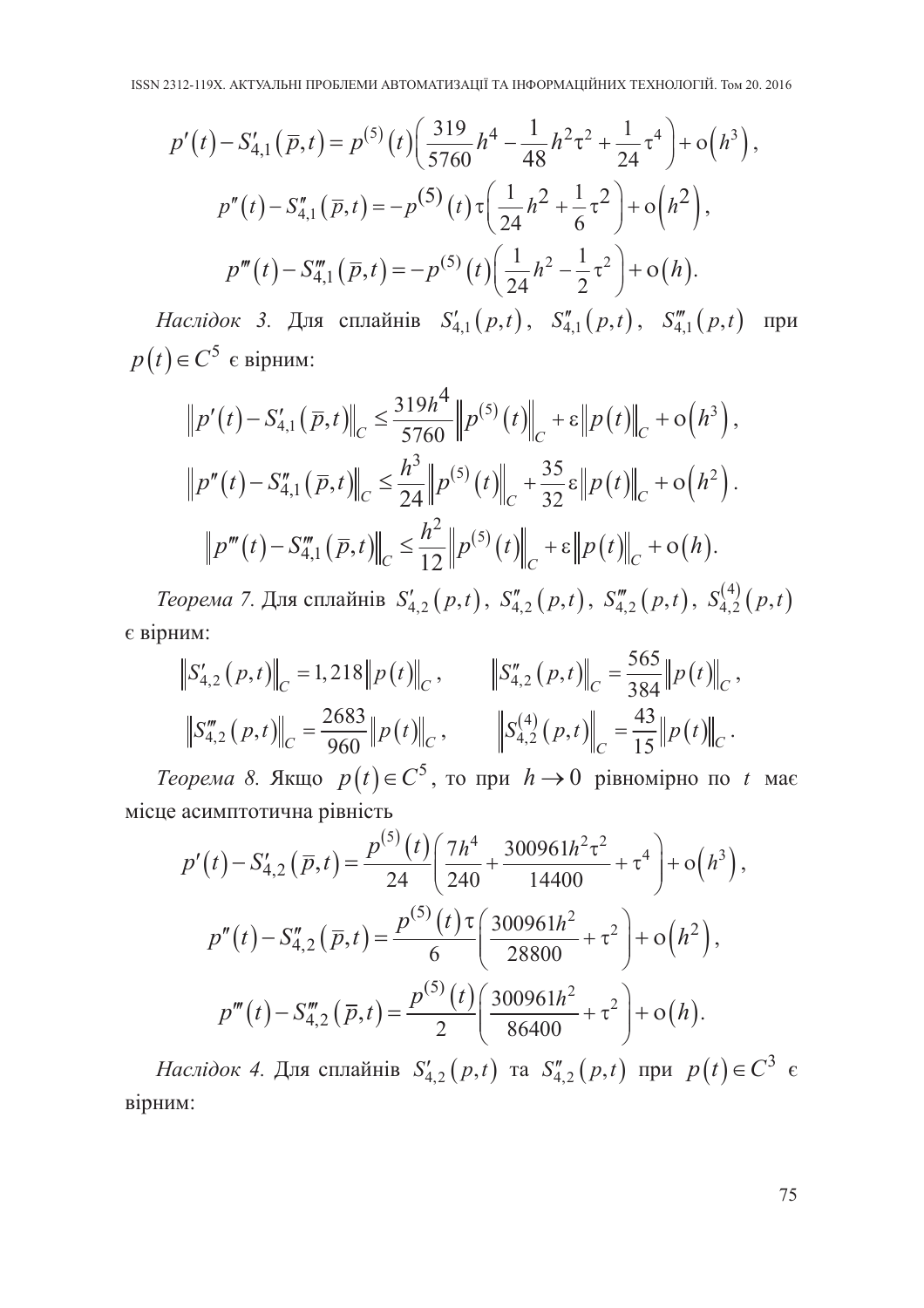$$
\|p'(t) - S'_{4,2}(\bar{p},t)\|_{C} \le \frac{306241h^4}{1382400} \|p^{(5)}(t)\|_{C} + 1,218\varepsilon \|p(t)\|_{C} + \mathcal{O}(h^3),
$$
  

$$
\|p''(t) - S''_{4,2}(\bar{p},t)\|_{C} \le \frac{308161h^3}{345600} \|p^{(5)}(t)\|_{C} + \frac{565}{384}\varepsilon \|p(t)\|_{C} + \mathcal{O}(h^2),
$$
  

$$
\|p'''(t) - S''_{4,2}(\bar{p},t)\|_{C} \le \frac{322561h^2}{172800} \|p^{(5)}(t)\|_{C} + \frac{2683}{960}\varepsilon \|p(t)\|_{C} + \mathcal{O}(h)
$$

Наведемо приклади реалізації першої та другої похідних сплайну  $S_{4.0}(p,t)$ . На графіку (рис.1 (а)) точками відмічено відліки сигналу та подано реалізацію згладжування сплайном  $S_{4,0}(p,t)$ , похілні  $S'_{4,0}(p,t)$ ,  $S''_{4,0}(p,t)$  відображено на рис.1 (б) та (в) відповідно. Пунктиром (вертикальні ствпці на рис. 1 (б, в)) відмічено окіл особливих точок сигналу. Як видно з графіків, в особливих точках сигналу, яким відповідають нулі похідної  $S'_{4,0}(p,t)$ , можна побачити мінімум або максимум сплайну  $S_{4,0}(p,t)$ , причому за мінімум відповідає додатньо визначена функція другої похідної  $S''_{4,0}(p,t)$  з рис.1 (в), а за максимум - від'ємно визначена функція.



Рисунок 1 - Реалізація аналогового сигналу та згладжування його за допомогою сплайнів: а) відліки сигналу та сплайн  $S_{4,0}(p,t)$ ; б) сплайн  $S'_{4,0}(p,t)$ ; в) сплайн  $S''_{4,0}(p,t)$ .